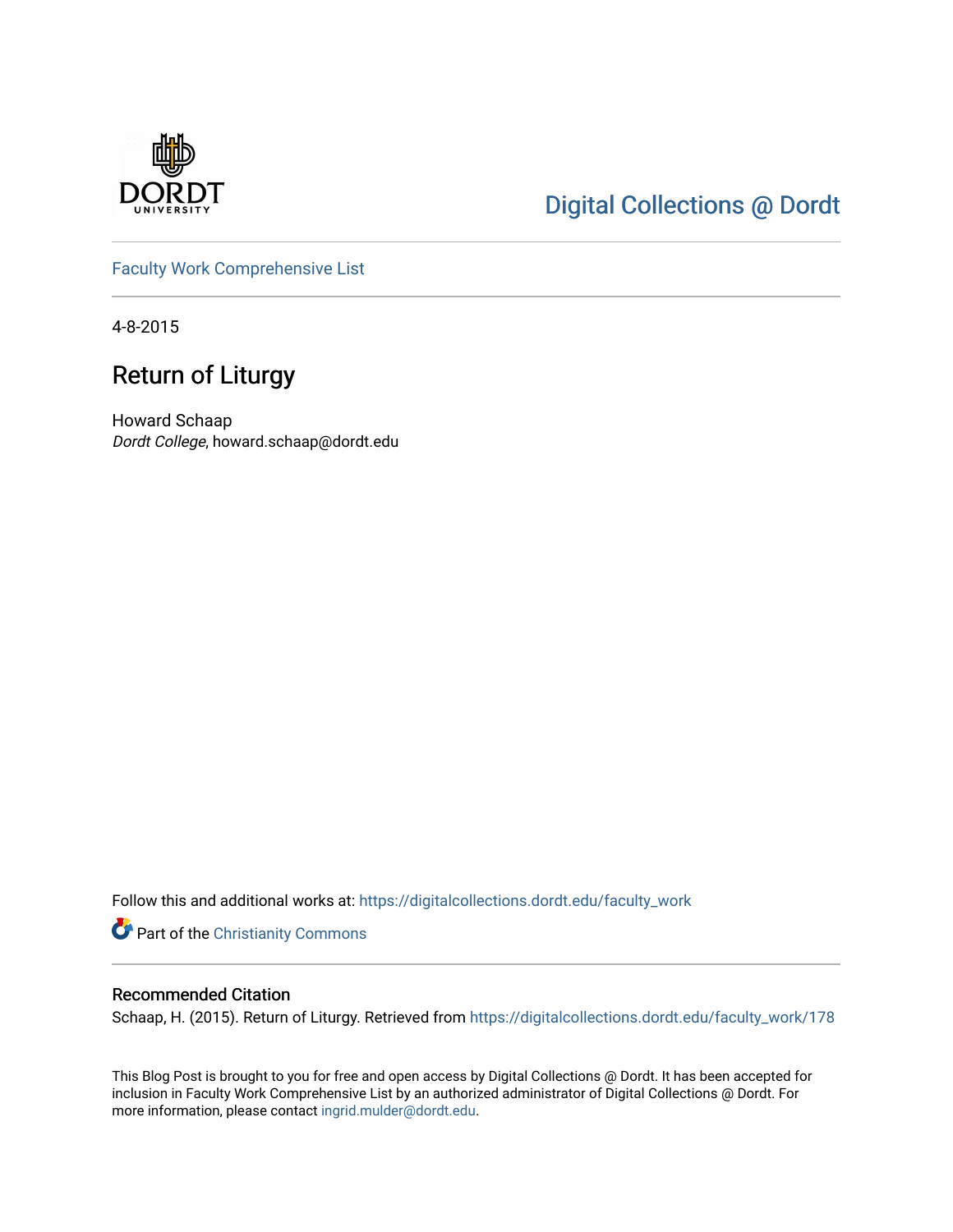### Return of Liturgy

#### Abstract

"We are first of all not thinkers but worshipers, shaped by liturgical worship practices that literally form us for continued worship and service in the world during the week."

Posting about leaving the church, evangelicalism, liturgy and unity from In All Things - an online hub committed to the claim that the life, death, and resurrection of Jesus Christ has implications for the entire world.

<http://inallthings.org/the-return-of-liturgy/>

#### Keywords

In All Things, church, evangelicalism, liturgy, Anglican, Christian Reformed Church, Episcopalian

#### **Disciplines**

**Christianity** 

#### **Comments**

[In All Things](http://inallthings.org/) is a publication of the [Andreas Center for Reformed Scholarship and Service](http://www.dordt.edu/services_support/andreas_center/) at Dordt [College](http://www.dordt.edu/).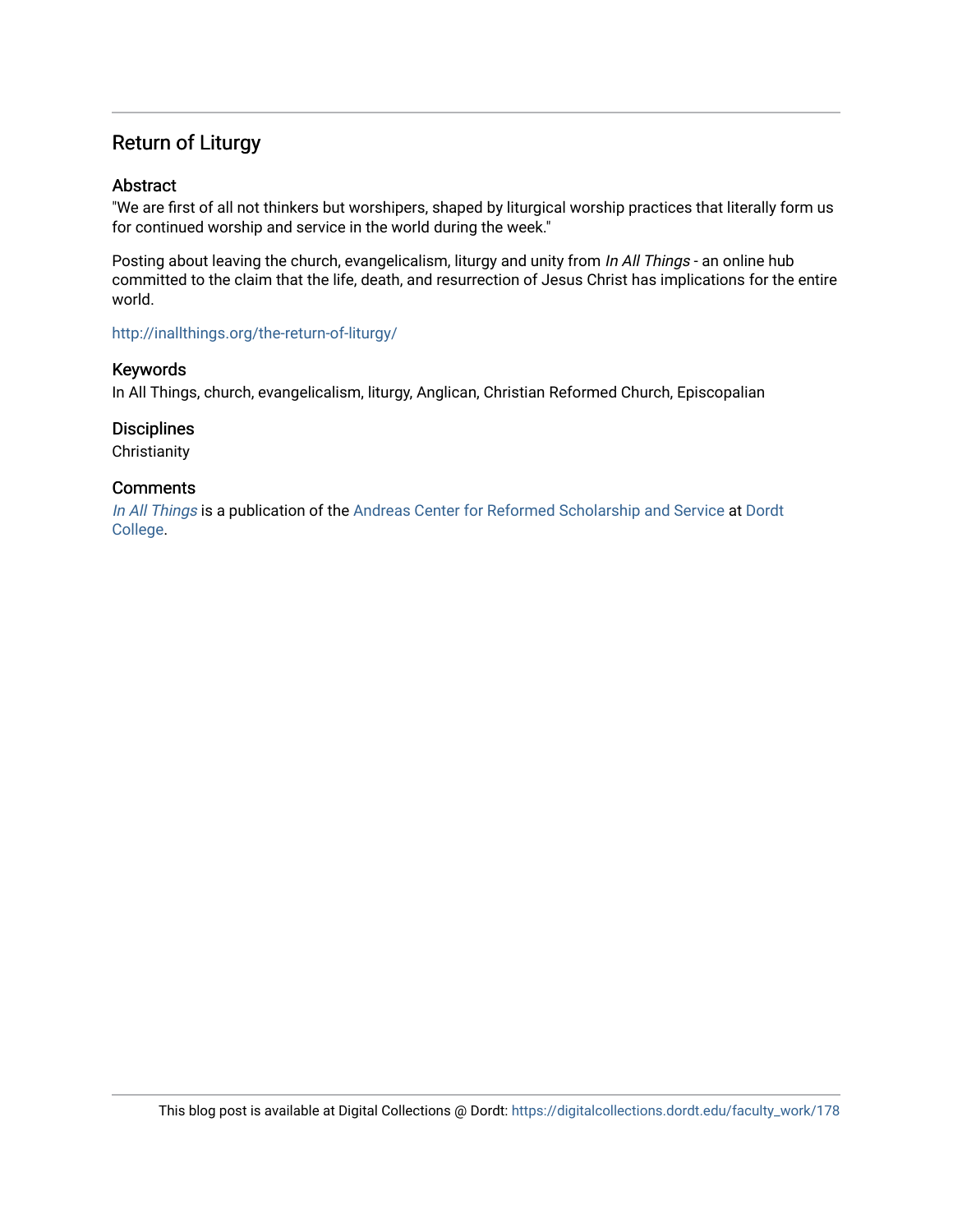# **The Return of Liturgy**

**inallthings.org**[/the-return-of-liturgy/](http://inallthings.org/the-return-of-liturgy/)

Howard Schaap

It started with a New Year's email with the subject line:

*"Greetings from Toronto."*

After well wishes, the request read:

*"I'd love to chat with you about something: is there a convenient time? Thanks, brother. -S."*

"S" had been as high-profile a convert as we'd had in Edgerton, Minnesota. He came to our house as a 17-year-old post-Cold War exchange student from one of the former Soviet Republics I'd never heard of, and he was baptized in the spring of our senior year of high school. Now, after [graduating](http://inallthings.org/the-return-of-liturgy/www.dordt.edu) from Dordt College, Institute for [Christian](http://www.icscanada.edu/) Studies, and law school, he was leaving the church in which he was baptized, the [CRC](http://www.crcna.org/)—not leaving The Church, just moving over to another denomination—but I could tell by his emails that he feared I might think of it as a sort of, well, defection.

To be clear, I did not think of the move as a defection (as many people seem to feel considering blogs both [serious](http://www.amypeterson.net/journal/2015/2/23/woman-why-are-you-weeping-when-your-kid-becomes-episcopalian) and [funny](http://www.patheos.com/blogs/slacktivist/2015/03/18/24-warning-signs-that-your-evangelical-friend-might-be-about-to-depart-for-the-episcopal-church/) that chart similar "moves"). In fact, it makes perfect sense to me; I have no reservations as to S's move—I don't even consider it a "move"; rather, I feel it's the logical growth of faith for his life. Of course, in saying that I seem to be saying that my best friend grew out of the Christian Reformed Church and, more generally, out of Reformed Evangelical Protestantism, the way one grows out of, say, pants. More on this in a minute.

S's move wouldn't be a big deal except it seems to be a trend. A Facebook search produced the links above plus pages more, including an article on Evangelical [self-loathing](http://www.firstthings.com/web-exclusives/2014/10/the-problem-of-self-loathing-at-evangelical-colleges) but not yet including Evangelical it-girl [Rachel](http://rachelheldevans.com/) Held Evans' own move to [Anglicanism](http://www.huffingtonpost.com/2015/03/10/rachel-held-evans-episcopalian-evangelical_n_6842872.html), the details of which are forthcoming in a book. Sure, I've only measured this "trend" anecdotally and have little sense of how long it may have been going on. Personally, the first time I stepped into an Anglican church—Episcopalian, since it was this side of the border—was in college: ironically, the campus pastor's son who was my roommate had given up praise songs for Lent, and then forever, and had found an Episcopal church that he loved for the liturgy and theology.

#### Fast-forward seventeen years.

I recently completed an MFA from Seattle Pacific University, which bore an unmistakable mark of, let's say, the liturgical. In fact, everywhere one turns today people are using that word "liturgy." It's in the blog I linked to above and it's in my friend's email after I asked him about the "move." "Liturgy" is a popular word thanks in part to Jamie Smith's *Desiring the [Kingdom](http://www.worldcat.org/title/desiring-the-kingdom-worship-worldview-and-cultural-formation/oclc/263988293&referer=brief_results)*, and when I asked S about the move he acknowledge a hefty debt to Smith. In short, S likes the idea that we are first of all not thinkers but worshipers, shaped by liturgical worship practices that literally form us for continued worship and service in the world during the week. *"Liturgy/worship cannot be confined to what happens to one hour on Sunday morning,"* he writes. *"In* ... embracing our Christian vocation as disciples of the Messiah Jesus, the life we must work out with fear *and trembling in the particular circumstances of our lives is the liturgical work."*

Liturgy—conscious and intent liturgy—seems to be the primary drawing card for my friend. *"What Anglicanism contributes to this, for me, is encapsulated in Eucharistic liturgy,"* he writes. *"Perhaps it is a*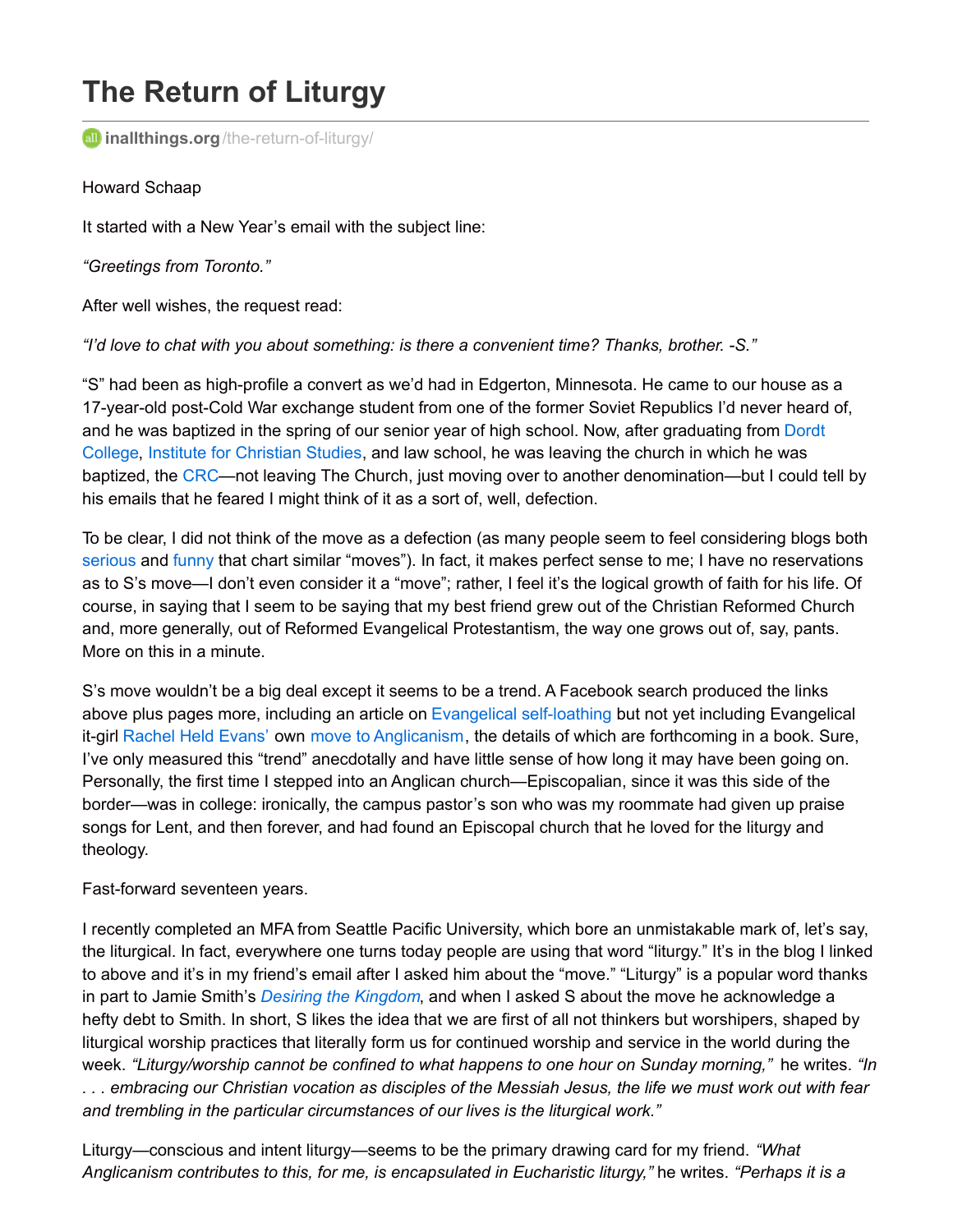*matter of emphasis: participating in an Anglican liturgy is hearing the prayers of the saints reverberate through the idiom of ancient Christian prayers, glimpsing the multi-coloured stained glass depictions of the saints' lives, gathering around the sacred elements and other aspects customary in any Christian church.* It is just this liturgy feels central, and it is certainly embodied in the vision of the Book of Common Prayer (which is 95% Scripture put to prayer) – an institution that continues to unite the 70 million strong world*wide communion."*

Yes, I hear Smith's *Desiring the Kingdom* in S's email, plus Abraham Kuyper or Herman Dooyewerd. And a larger sense of history, a stronger communion of the saints. He anticipates my suggestion: *"You'll naturally wonder what's so Anglican about this; all this vocation, all-life embracing vision surely sounds Reformed. I certainly think so."*

What tends to be lacking in Reformed liturgy for my friend is largely, it seems, bodily. I suggest to him, as a colleague suggested to me recently, that Reformed worship is rhetorical, that it depends strongly on the word—perhaps the word as prior to both the image and the ritual. His response: *"Ever since Calvin lost the argument to Zwingli about weekly Lord's Supper celebrations, our strain of the Reformed tradition has privileged what your colleague may mean by the rhetorical emphasis on the discursive proclamation (which is of course a hallmark of our Reformed tradition and hence the tendency to intellectualize and rationalize the faith)."*

Ironically, then, S's move is consciously *away from* intellectualism—if by "intellectualism" we mean something heady and clinical—though a lot of intellectuals seem to be making it.

The emphasis on the worldwide connection of the church in S's writing is palpable, and indeed that's a perfect segue into his second point, which he dubbed *"Ecumenicity and call to unity."*

*"I've come to realize the centrality of the Lord's command to unity,"* he expounds. *"We must be one, as* Jesus prays in the high priestly prayer of John 14-17. Concerns about whether this is possible on this side *of [postlapsarian](http://inallthings.org/glossary/postlapsarian/) reality aside, our Reformed tradition exemplifies the tendency of the Protestant DNA to,* well, protest, divide and separate. This is not healthy Christian behaviour. We all recognize this. What I *think is interesting about Anglicanism is its attempt to hold the center through avowed diversity."*

The Anglican Church itself, he insists, is being tested on that issue of unity: *"Mind you, this center is being stress-tested just now with issues like same-sex marriage. The Episcopal Church in the U.S. is proposing to amend the canons (church law) to allow for same-sex marriage; the Anglican Church of Canada will* debate this same issue in 2016. As you know, this issue and the tremendous shift underway culturally to *accept gay relationships (e.g., the U.S. Supreme Court is expected to legalize same-sex marriage across the state boundaries, even though some 37 states already recognize same-sex marriages) is highly* divisive in the church, and there is the whole Global North and Global South dimension to this tension in *Anglicanism."*

This seems to be the real heart of the matter for S: in Anglicanism, S finds the tent of unity is raised higher and wider, bringing in more conversations under that tent.

*"My point,"* he summarizes, *"is simply that there is a commitment of a kind alien to more mainline Protestantism to maintain Christian unity and work at the ecumenical cross-roads. This is very important (also to me)!"*

Finally, there's the matter of "distinctiveness" for S. As in, he's revisiting the Reformed emphasis on the word. *"Anglicanism seems to have bequeathed a tradition (or, traditions) of relating to the polity and larger* world that is quite distinct from the flavour of Dutch Reformed Christianity into which I was engrafted," he writes. *"Our particular version of the Reformed faith is anti-establishment; this began with the Secessionist*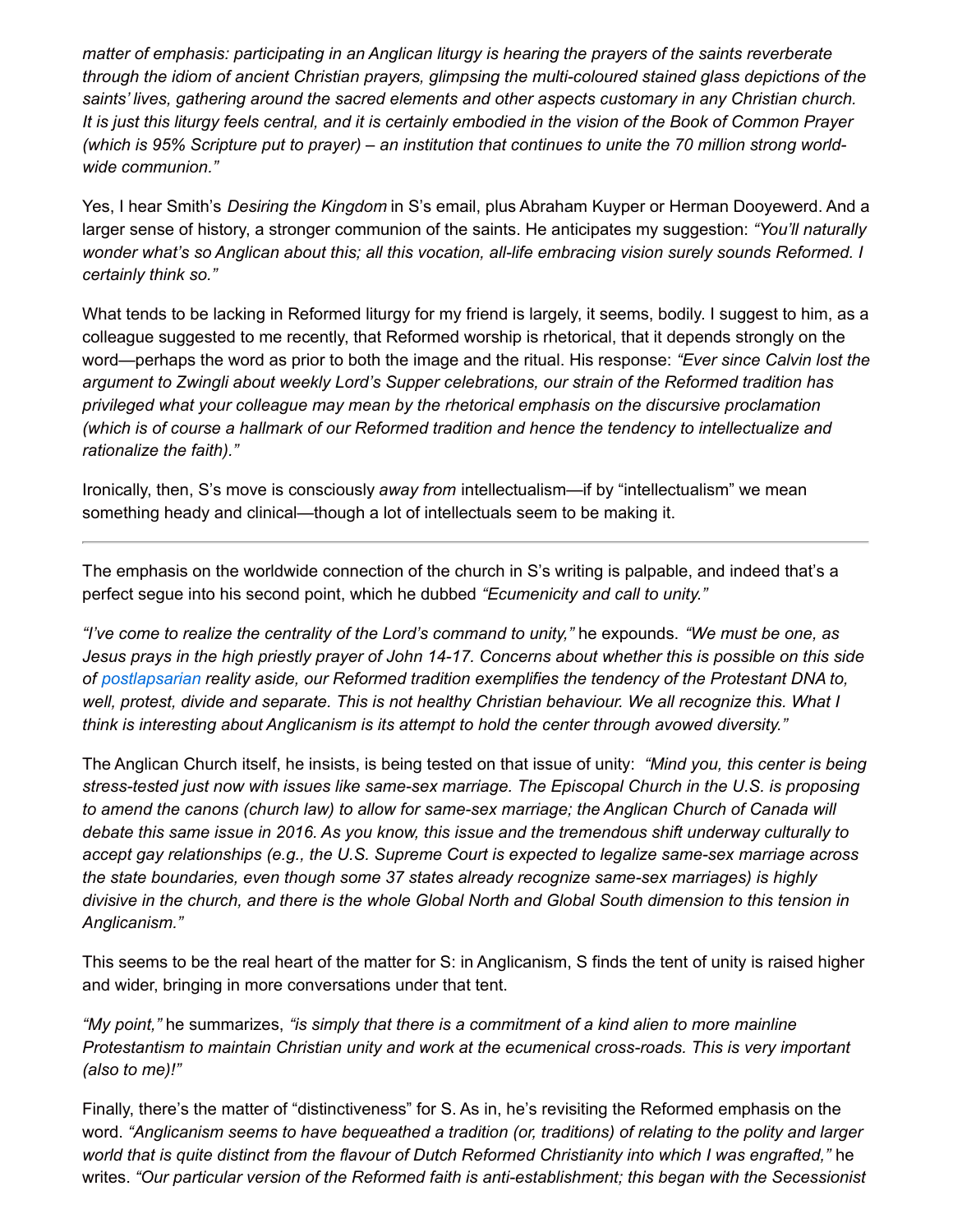*movement in the Netherlands and crossed-over the Atlantic. Hence, some of the peculiarly 'distinctive' postures . . . toward world/society have been inexorably shaped by this anti-establishment posture."*

That we "protesteth too much" in Reformed Christianity might be an oversimplification; rather, the issue seems to be both that we protesteth too wholesale, too categorically, and that we protesteth some things not enough, and not specifically enough.

S expounds: *"What am I driving at: our (Christian) – whether of Catholic, Orthodox, Reformed, Anglican, Anabaptist, etc. variety – engagement with modernity must be, I believe, necessarily piecemeal and judiciously selective. There is much to be affirmed and celebrated; there is also much that demands a* more critical posture. We must be careful about sifting out the wheat from the chaff. Modernity and the *secular age (as Charles Taylor calls it) is just too complex and comprised of a heterogeneous moral/normative sources/fragments to be simply adopted or rejected. So, on this score, Anglicanism seems to me a better 'platform' or tradition from which to do the sifting."*

Part of what interests me is my own reaction to all of this. It's a shrug of the shoulders, something between the resignation of, "Bummer; we could've used him; oh well, he's probably right," and the sense that, as I said at the outset, there's been no move. When I, a child of the Nineties, look at today's students, I can't imagine the lines of Protestantism's past remaining: we seem headed toward blurred lines, toward more unity. Even writing the word "denomination" above, it struck me as an outmoded word.

Then again, I look around and wonder about Reformed identity—I wonder if our identity isn't bleeding away. From chapel and worship trends, we seem to be trending evangelical. Meanwhile, some Reformed churches continue the retreat into fundamentalism. Others turn toward a type of Calvinism that isn't really very Kuyperian. And this trend, toward liturgy.

Out of these trends, I myself do find the liturgical direction somewhat interesting—in the expansiveness of symbolism, in the way liturgical prayer might grant me the freedom to not know what to pray myself. Then, too, the intellectual tradition seems a direction I might point the agnostic intellectuals in my family—though I think they would be too self-conscious about the liturgy. In some respects it's easier to bow your heart than your body; then again, that seems to be one of the points of liturgy.

But I myself won't pursue this interest. The reason is at least two-fold. First, my wife and I have chosen our church for placed-based and loyalty reasons. Second, I can't imagine my father in a liturgical service. I still have significant questions about how class and education enter into the liturgical trend.

But in all this apparent change, S hopes most of all for greater unity. *"Let me end this long-winded response,"* he writes, *"with the following (perhaps seeming) contradiction: I continue to think of myself as thoroughly Reformational (in the Kuyper-Dooyeweerd-Dordt-ICS line) and intend to continue to draw on* this (surely one of the richest) heritage to inform my understanding and life from within the larger Anglican umbrella. In fact, as I learn more about Anglicanism (I am taking a history of Anglican theology course this *term) I see a great deal of synergy to be had from interweaving the two traditions."*

If departures such as S's are a trend, what do they mean? And what should we do about them? At the end of an article like this, it feels like a gimmick to resort to Faulkner's old saw about history—that it's never dead, that it's not even past—but that's what this feels like to me, like the Reformation. In Reformed Christianity, we continue to value words like "distinctive," continue to see ourselves as positioned, somewhat smartly perhaps, between the pietism and, well, evangelicalism of Evangelicals on one hand and the liturgy and scholasticism of Anglicanism and Catholicism on the other. S's move reminds me again that this "positioning" is anything but over or ideal—we haven't arrived. In this light, S's departure and others like it are a kind of wake-up call.